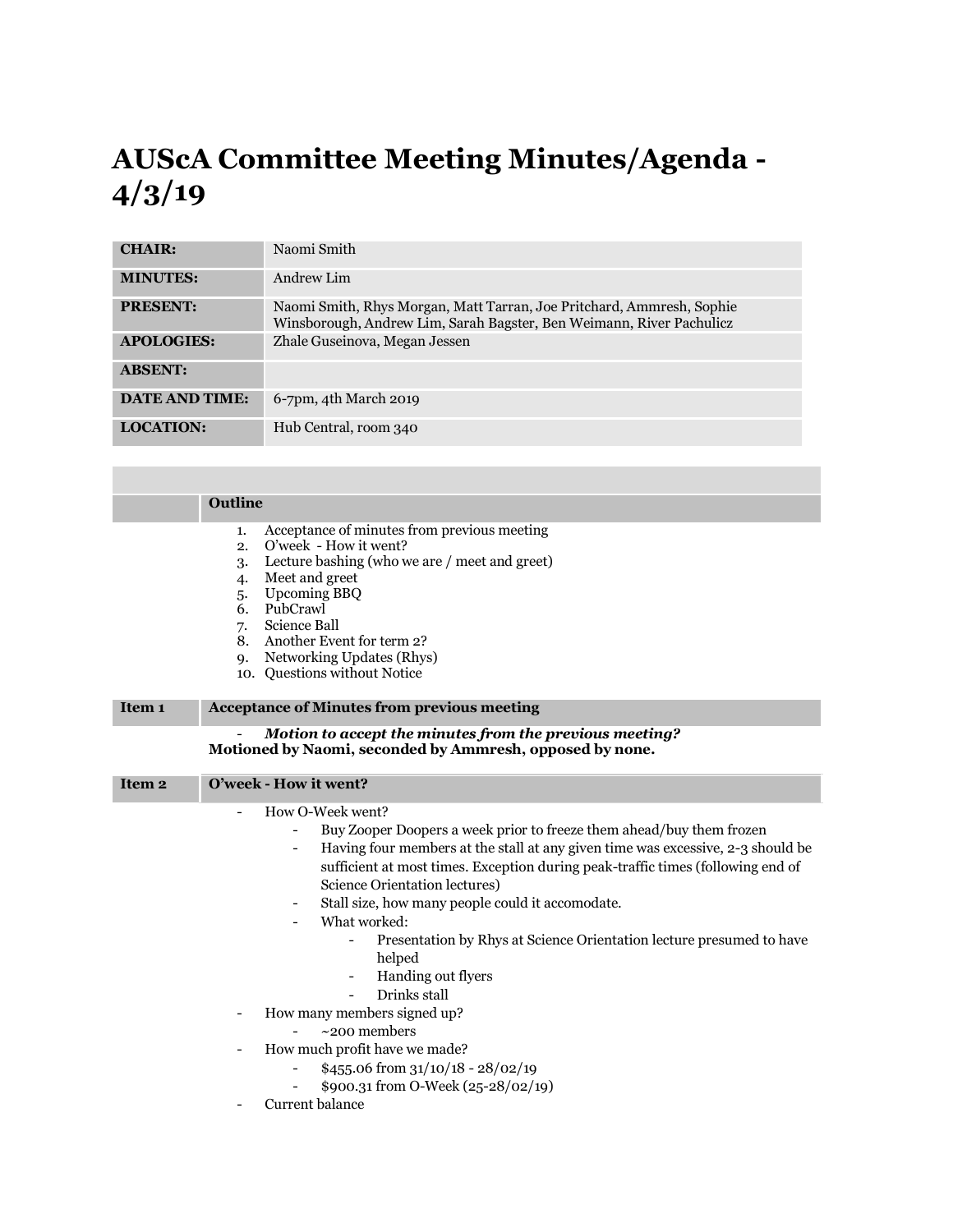|                   | ~10.8k                                                                                                                                    |
|-------------------|-------------------------------------------------------------------------------------------------------------------------------------------|
|                   | How many past pub-crawl t-shirts have we sold?                                                                                            |
|                   | o; minimal interest by passers-by                                                                                                         |
|                   | How many more students are going to sign up?<br>-                                                                                         |
|                   |                                                                                                                                           |
|                   |                                                                                                                                           |
| Item 3            | <b>Lecture Bashing</b>                                                                                                                    |
|                   | Lecture bashing to raise awareness of the AUScA, and to promote our Meet and Greet.<br>$\overline{a}$                                     |
|                   | For those doing the lecture bashing; don't forget to include the First Year Rep position                                                  |
|                   | So far Karin and Tara responded to our email about lecture bashing<br>$\qquad \qquad \blacksquare$                                        |
|                   | Karin is happy to meet during Week 1. Possible times for Geology 1103 (Thursday 10-<br>$\overline{\phantom{a}}$                           |
|                   | 11am) and Geology 1100 (Wednesday 10-11 am)                                                                                               |
|                   | Tara is happy to meet on Wednesday before the lecture at 9 am (wants to do before<br>$\overline{\phantom{0}}$                             |
|                   | lecture recording)                                                                                                                        |
|                   | Grant Booker has not responded yet<br>$\overline{\phantom{a}}$                                                                            |
|                   | Neet to visit chemistry, biology, geology, and physics.<br>$\qquad \qquad \blacksquare$                                                   |
|                   | Joe - physics [PLES 1A done]<br>$\qquad \qquad -$                                                                                         |
|                   | Rhys - biology [MGC 1A done]/chemistry<br>$\overline{\phantom{0}}$                                                                        |
|                   | Andrew - chemistry<br>$\qquad \qquad \blacksquare$                                                                                        |
|                   | Naomi - chemistry/geology<br>$\overline{\phantom{0}}$                                                                                     |
|                   | <b>Ammresh - geology</b><br>$\qquad \qquad \blacksquare$                                                                                  |
|                   | Megan - biology / env. Bio<br>$\overline{\phantom{0}}$                                                                                    |
|                   |                                                                                                                                           |
|                   | Powerpoint slides for lecture bashing? Potentially hard to organize<br>$\qquad \qquad \blacksquare$                                       |
|                   | ACTION: Zhale to sort out a schedule for who's doing what / who's going where (5 min                                                      |
|                   | max)                                                                                                                                      |
| Item <sub>4</sub> |                                                                                                                                           |
|                   | Meet and greet (6:30 to 9:30) (March 13th)                                                                                                |
|                   | Expected attendance numbers $\sim$ 80 attendees<br>$\overline{\phantom{a}}$                                                               |
|                   | Ask for quotes from various pizza joints (Australian Pizza House, Dominoes, etc)<br>$\overline{\phantom{a}}$                              |
|                   | Order for greater amount to exceed demand of predicted no. of attendees<br>-                                                              |
|                   | Assorted ideas for Meet n Greet                                                                                                           |
|                   | Develop icebreaker questions + people bingo; incentivise people to engage with                                                            |
|                   | such events with prizes (chocolates [add to grant], etc)                                                                                  |
|                   | People Bingo vote: All in favour except Sophie and Ben                                                                                    |
|                   | "Speed-dating" vote: River, Matt, Sophie, Andrew, and Ben in favour,                                                                      |
|                   | opposed by Sarah, Rhys, Joe, Ammresh                                                                                                      |
|                   | "Speed-dating"                                                                                                                            |
|                   | People bingo (Ammresh and Ben to organise)                                                                                                |
|                   | 5 by 5 grid                                                                                                                               |
|                   | Questions to integrate different year levels of study + international<br>$\overline{\phantom{a}}$                                         |
|                   | students + students from rural areas + different faculties                                                                                |
|                   | Questions:<br>$\blacksquare$                                                                                                              |
|                   | Plays a certain instrument<br>Plays a certain sport                                                                                       |
|                   | Juggle                                                                                                                                    |
|                   | Language<br>$\overline{\phantom{a}}$                                                                                                      |
|                   | Countries                                                                                                                                 |
|                   | Can only get one person to 'fill' each square                                                                                             |
|                   | Make games etc not too excluding<br>-                                                                                                     |
|                   | Buffer pizza to arrive ~30mins into the event<br>$\qquad \qquad \blacksquare$                                                             |
|                   | Zhale to contact union to hire various party games (Jenga etc)                                                                            |
|                   | Print flyers for Sarah to give out to post-grads<br>ACTION: Matt to submit pizza grant for 40 pizzas (80 students attending, each student |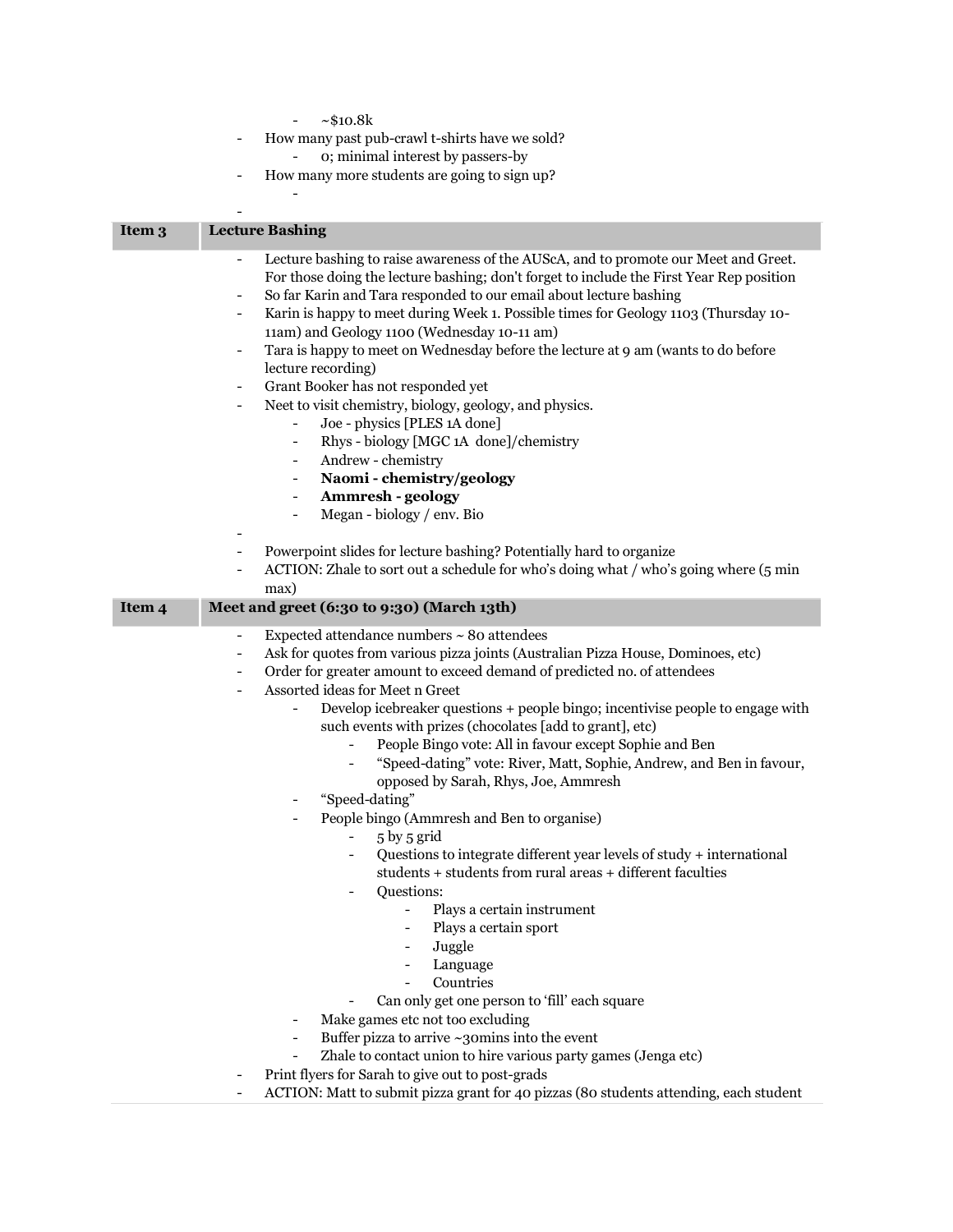eats half a large pizza (overestimate), and each pizza (vegetarian/non-vegetarian) costs \$16, ~\$640), along with drinks and napkins (from woolworths) (some drinks left in the locker) (COMPLETE all grants for this by Friday 8th March)

- Pizza Delivery if possible (instead of pick up)
- ACTION: Assign someone to create the people bingo for science students find one of each different type of science student, ect. Good for getting members to know each other. Use icebreaker questions on whiteboard to encourage students to collaborate with each other (COMPLETE by Monday 11th March)

| Item <sub>5</sub> | <b>Upcoming BBQ (26th of March)</b>                                                                                                                            |
|-------------------|----------------------------------------------------------------------------------------------------------------------------------------------------------------|
|                   | Will be held on the 26th of March, week 4 Tuesday<br>$\overline{\phantom{a}}$<br>Naomi has contacted union about BBQ location<br>-                             |
|                   | Andrew and River to design banner for Facebook event, Joe to write up Facebook post,<br>-<br>Andrew to write up Instagram post                                 |
|                   | Rhys has applied for the BBQ hire (2BBQs hired from 10:30 - 1:30)<br>-<br>Order Utensils from Union,                                                           |
|                   | Check out Costco for cheaper food? Supermarket stores (Matt can get 5% discount for<br>-<br>items from Woolworths)                                             |
|                   | $\sim$ 35c ea sausages, veggie patties/vegan sausages/hash-browns? Onions<br>$\overline{\phantom{a}}$<br>Sausages \$2 (non-members), free for members          |
|                   | Drinks \$2 for members/non-members                                                                                                                             |
|                   | Give out one sausage at a time (unless requested)                                                                                                              |
|                   | ACTION: Matt to calculate costs for food (BBQ, bread, sauce), drinks, ice, napkins, an<br>$\overline{\phantom{a}}$<br>submit grant (COMPLETE by 18th of March) |
|                   | ACTION: Joe to create the BBQ event on Facebook (COMPLETE by 11th of March)<br>$\overline{\phantom{a}}$                                                        |
|                   | (Future action: Andrew/Joe to email all members after the meet and greet)<br>-                                                                                 |
|                   | ACTION: Andrew to write up Instagram post<br>$\qquad \qquad \blacksquare$                                                                                      |
|                   | Plan to sell shirts for the pub crawl 2019 during BBQ to increase profit and awareness<br>$\overline{\phantom{a}}$                                             |
|                   | for AUScA pub crawl                                                                                                                                            |
|                   | ACTION: Assign someone to make a poster / fb design / Digital Signage design<br>$\overline{\phantom{a}}$                                                       |

|        | (COMPLETED by 12th March)                                                                                                                                                          |
|--------|------------------------------------------------------------------------------------------------------------------------------------------------------------------------------------|
|        |                                                                                                                                                                                    |
| Item 6 | <b>PubCrawl (12th of April)</b>                                                                                                                                                    |
|        | Alcohol is the solution: is the chosen theme by the committee for PubCrawl 2019 (Held<br>in East End)                                                                              |
|        | Need to start designing the shirt design for the PubCrawl - Suggested themes by Naomi,<br>Rhys, Zhale, River                                                                       |
|        | The design needs to be completed by the Meet and Greet (March 13th): both hardcopy<br>$\overline{\phantom{a}}$<br>and online copy need to be available                             |
|        | ACTION: Meghan, Zhale and Sarah to work on the PubCrawl Shirts and submit the                                                                                                      |
|        | design before the Meet and Greet (250 shirts approximately) - the computer design, submitting                                                                                      |
|        | to the shirt company, ect.                                                                                                                                                         |
|        | Rhys has contacted GEA (for the unibar)                                                                                                                                            |
|        | ACTION: Joe to contact other pubs/locations for the pubcrawl                                                                                                                       |
|        | Motion to use T-Shirt design based off River's design.                                                                                                                             |
|        | Colours (Navy? Rafjon blue? Grey, Sarah's shirt red)                                                                                                                               |
|        | Outline vs plastic graphics<br>$\blacksquare$                                                                                                                                      |
|        | Shirt design to be confirmed at next meeting                                                                                                                                       |
|        | Pub Crawl may be held at the new unibar $(5-7)$ then visit 4-6 other places (Belgium Beer<br>cafe, fermo blue, elephant, howling owl, london, ect). State that it finishes at 11pm |
|        | Sub-Committee                                                                                                                                                                      |
|        | Joe, Andrew, River, Ben, Ammresh, Naomi, Sophie, Matt, Sarah, Rhys                                                                                                                 |

- Potential venues [Joe to contact]: Unibar, The Austral, The Elephant, Belgian Beer, The